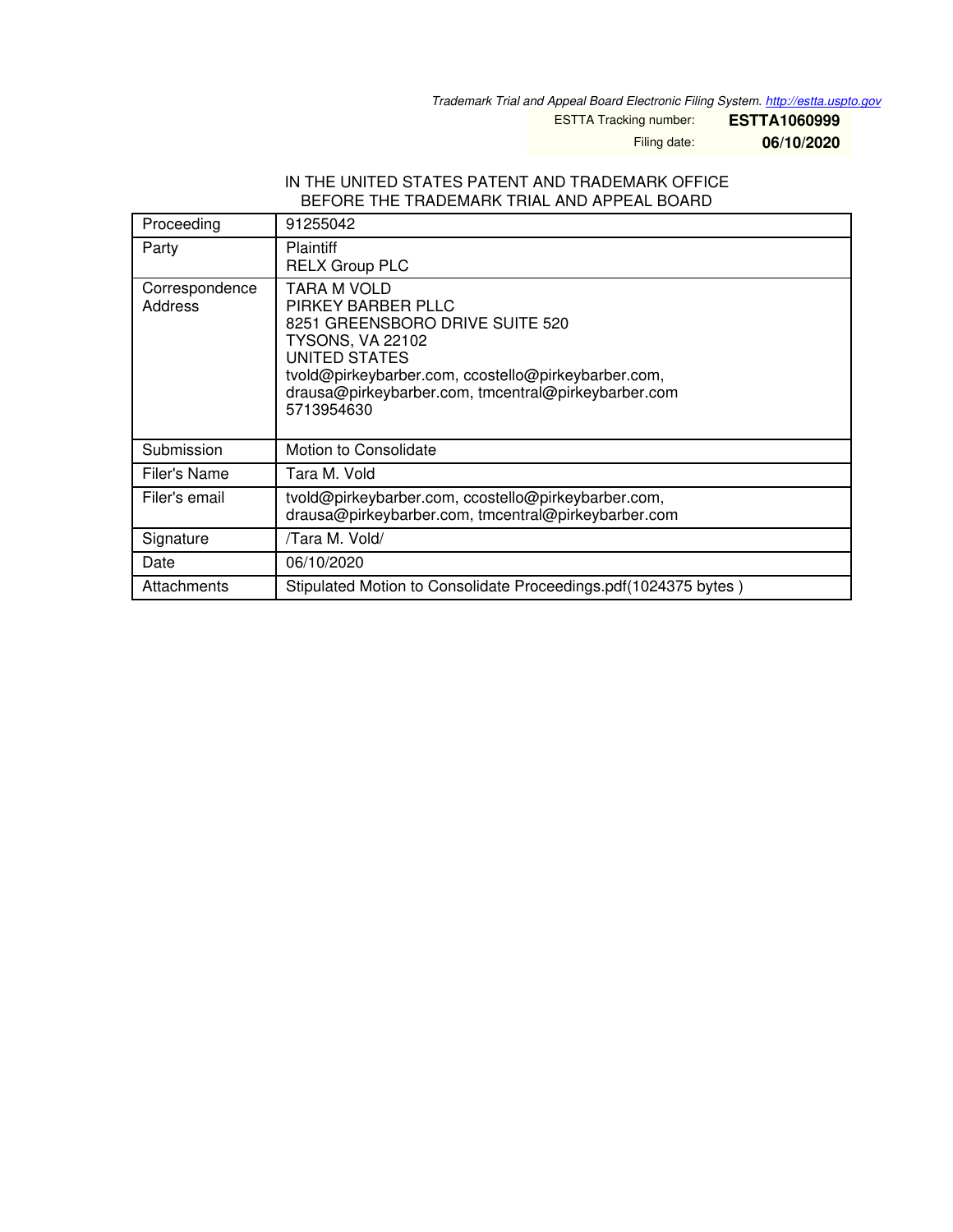## **IN THE UNITED STATES PATENT AND TRADEMARK OFFICE BEFORE THE TRADEMARK TRIAL AND APPEAL BOARD**

| In the Matter of Trademark Application<br>Serial No. 88/533,344<br>Mark: RELX DESIGN (Stylized)<br>Filed: July 24, 2019<br>Published: December 3, 2019                                                               |                         |
|----------------------------------------------------------------------------------------------------------------------------------------------------------------------------------------------------------------------|-------------------------|
| RELX Group PLC,                                                                                                                                                                                                      |                         |
| Opposer,                                                                                                                                                                                                             |                         |
| v.                                                                                                                                                                                                                   | Opposition No. 91253204 |
| Shenzhen Relx Technology Co., Ltd.,                                                                                                                                                                                  |                         |
| Applicant.                                                                                                                                                                                                           |                         |
| In the Matter of Trademark Application<br>Serial Nos. 88/597,948, 88/597/966<br>and 88/597,939<br>Marks: RELXNANO, RELXPOD, RELXI<br>Filed: August 29, 2019<br>Published: November 19, 2019 and<br>November 26, 2019 |                         |
| RELX Group PLC,                                                                                                                                                                                                      |                         |
| Opposer,<br>v.                                                                                                                                                                                                       | Opposition No. 91253335 |
| Shenzhen Relx Technology Co., Ltd.,                                                                                                                                                                                  |                         |
| Applicant.                                                                                                                                                                                                           |                         |
| In the Matter of Trademark Application<br>Serial No. 88592461<br>Mark: RELXME<br>Filed: August 26, 2019<br>Published: February 18, 2020<br>RELX Group PLC,                                                           |                         |
|                                                                                                                                                                                                                      |                         |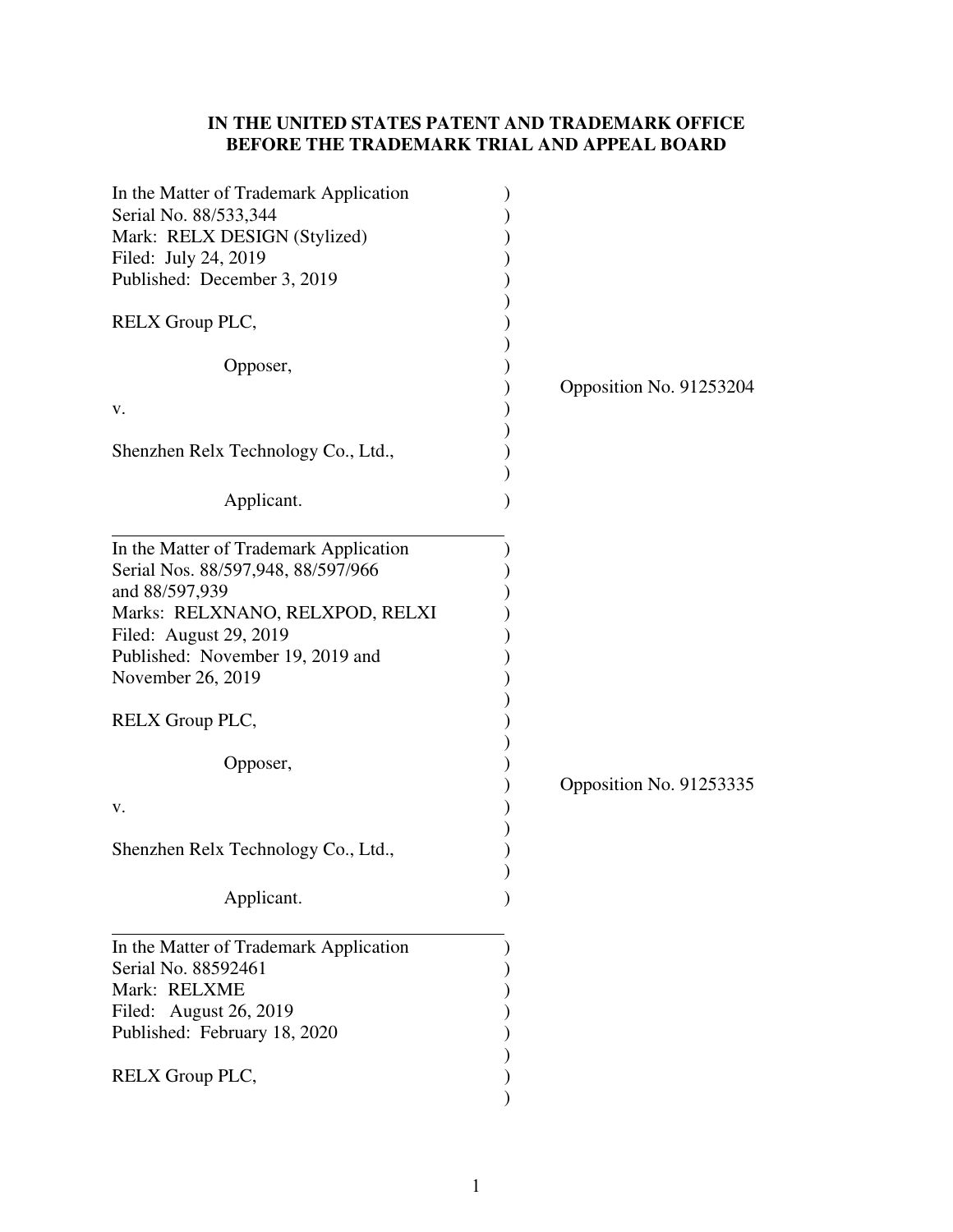| Opposer,                            |  |
|-------------------------------------|--|
| V.                                  |  |
| Shenzhen Relx Technology Co., Ltd., |  |
| Applicant.                          |  |

) Opposition No. 91255042

## **STIPULATED MOTION TO CONSOLIDATE PROCEEDINGS**

Pursuant to Fed. R. Civ. P. 42(a) and TBMP § 511, Opposer RELX Group PLC and Applicant Shenzhen Relx Technology Co., Ltd. respectfully move that the Board consolidate the above-captioned proceedings for purposes of initial disclosures, discovery, pretrial and trial proceedings and set a unified schedule for the consolidated opposition. The basis for the parties' request is as follows:

1. On July 24, 2019, Applicant filed an application to register the mark RELX & Design (Serial No. 88/533,344) which published for "Batteries for electronic cigarettes; rechargeable batteries for electronic cigarettes; battery chargers for electronic cigarettes; chargers for electronic cigarettes; battery chargers for electronic devices that are used for heating tobacco; USB chargers for electronic devices that are used for heating tobacco" in International Class 9; "Ashtrays; Cigarette filters; Cigarette holders; Cigarettes; Cigarettes containing tobacco substitutes not for medical purposes; Electric cigarettes; Flavorings, other than essential oils, for tobacco; Flavourings, other than essential oils, for use in electronic cigarettes; Liquid nicotine solutions for use in electronic cigarettes; Matches; Oral vaporizers for smokers; Tobacco pipes; Cigarette boxes; Herbs for smoking; Lighters for smokers" in International Class 34; and "Advertising, marketing, commercialization management of the licensing of the goods and services of others, commercial information and advice for consumers, management assistance to industrial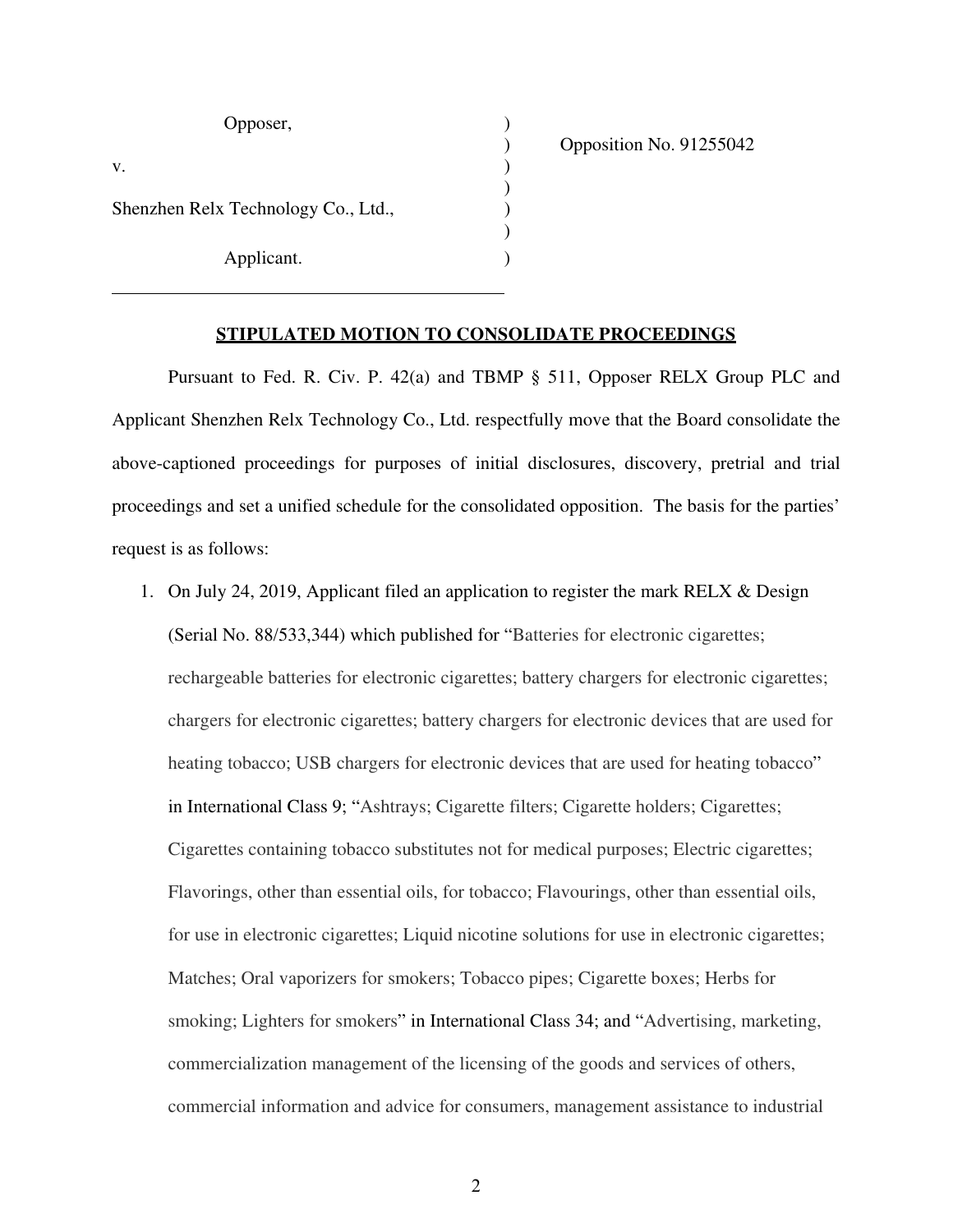or commercial companies, organization of exhibitions for commercial or advertising purposes, organization of exhibitions and trade fairs for commercial or advertising purposes, promotion, and retail store services and online retail store services in the field of heated tobacco products, electronic cigarettes, electronic smoking devices, electronic devices and their parts for the purpose of heating cigarettes or tobacco in order to release nicotine-containing aerosol for inhalation, oral vaporizing devices, vaporizers for electronic cigarettes and smoking devices, electronic rechargeable cigarette cases, extinguishers for heated cigarettes and cigars as well as heated tobacco sticks, liquid nicotine solutions for use in electronic cigarettes, tobacco substitutes not for medical purposes, smokers' articles, batteries for electronic cigarettes and for heating portable electronic smoking devices, battery chargers, chargers for electronic devices, and parts and fittings for the aforementioned goods" in International Class 35. Opposer timely filed Opposition No. 91253204 on December 31, 2019 with respect to all of the goods and services in Classes 9 and 35.

2. On August 29, 2019, Applicant filed applications to register the marks RELXI (Serial No. 88/597,939), RELXPOD (Serial No. 88/597,966) and RELXNANO (Serial No. 88/597,948) each of which published for "Batteries for electronic cigarettes; rechargeable batteries for electronic cigarettes; battery chargers for electronic cigarettes; chargers for electronic cigarettes; battery chargers for electronic devices that are used for heating tobacco; USB chargers for electronic devices that are used for heating tobacco" in International Class 9; "Ashtrays; Cigarette filters; Cigarette holders; Cigarettes; Cigarettes containing tobacco substitutes not for medical purposes; Electric cigarettes; Flavorings, other than essential oils, for tobacco; Flavourings, other than essential oils,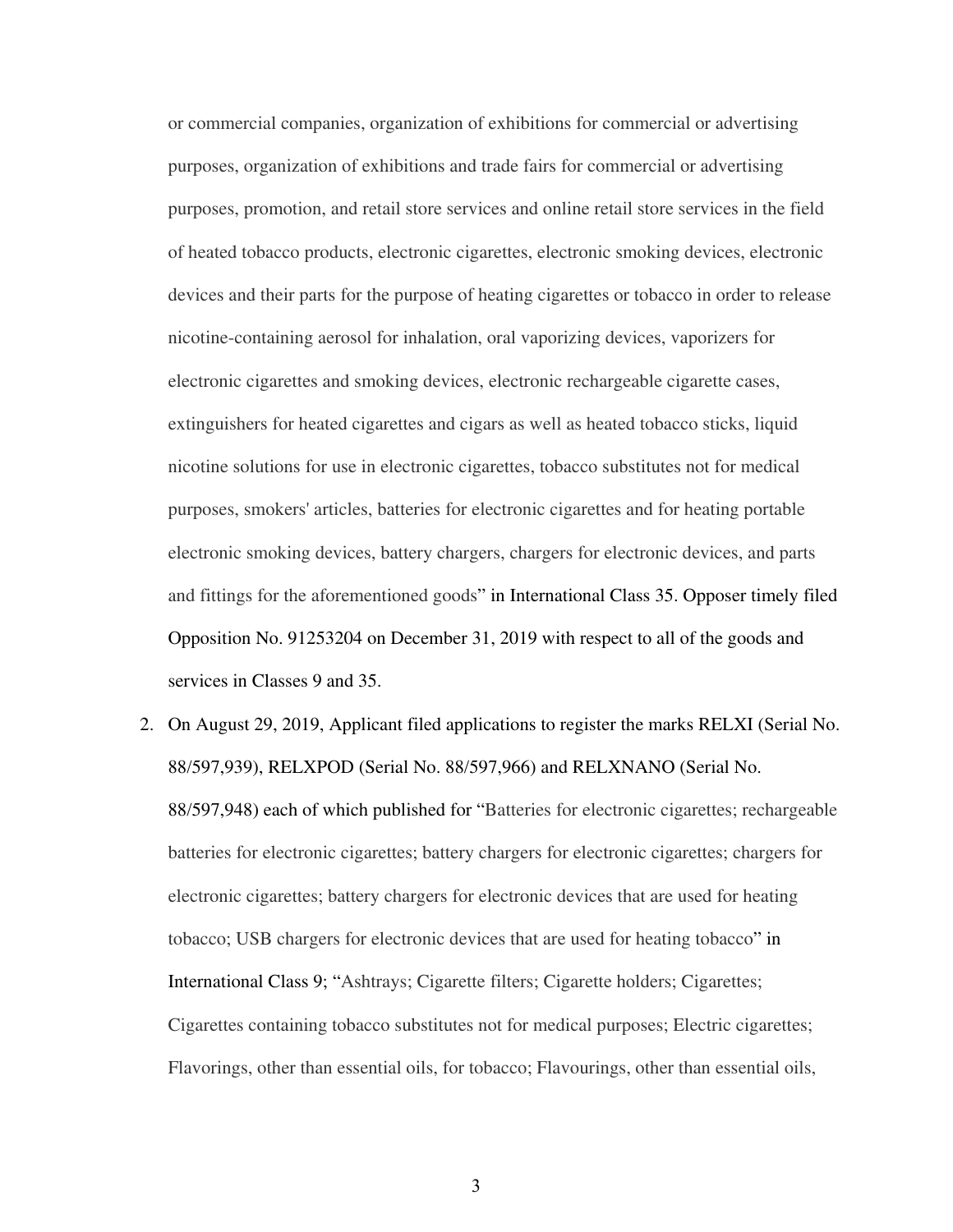for use in electronic cigarettes; Liquid nicotine solutions for use in electronic cigarettes; Matches; Oral vaporizers for smokers; Tobacco pipes; Cigarette boxes; Herbs for smoking; Lighters for smokers" in International Class 34; and "Advertising, marketing, commercialization management of the licensing of the goods and services of others, commercial information and advice for consumers, management assistance to industrial or commercial companies, organization of exhibitions for commercial or advertising purposes, organization of exhibitions and trade fairs for commercial or advertising purposes, promotion, and retail store services and online retail store services in the field of heated tobacco products, electronic cigarettes, electronic smoking devices, electronic devices and their parts for the purpose of heating cigarettes or tobacco in order to release nicotine-containing aerosol for inhalation, oral vaporizing devices, vaporizers for electronic cigarettes and smoking devices, electronic rechargeable cigarette cases, extinguishers for heated cigarettes and cigars as well as heated tobacco sticks, liquid nicotine solutions for use in electronic cigarettes, tobacco substitutes not for medical purposes, smokers' articles, batteries for electronic cigarettes and for heating portable electronic smoking devices, battery chargers, chargers for electronic devices, and parts and fittings for the aforementioned goods" in International Class 35. Opposer timely filed Opposition No. 91253335 on December 18, 2019 with respect to all of the goods and services in Classes 9 and 35.

3. On August 26, 2019, Applicant filed an application to register the mark RELXME (Serial No. 88592461) which published for "Computer storage apparatus, namely, blank flash drives; computer apparatus, namely, blank flash drives; recorded computer programs, namely, recorded computer game programs; recorded computer operating programs;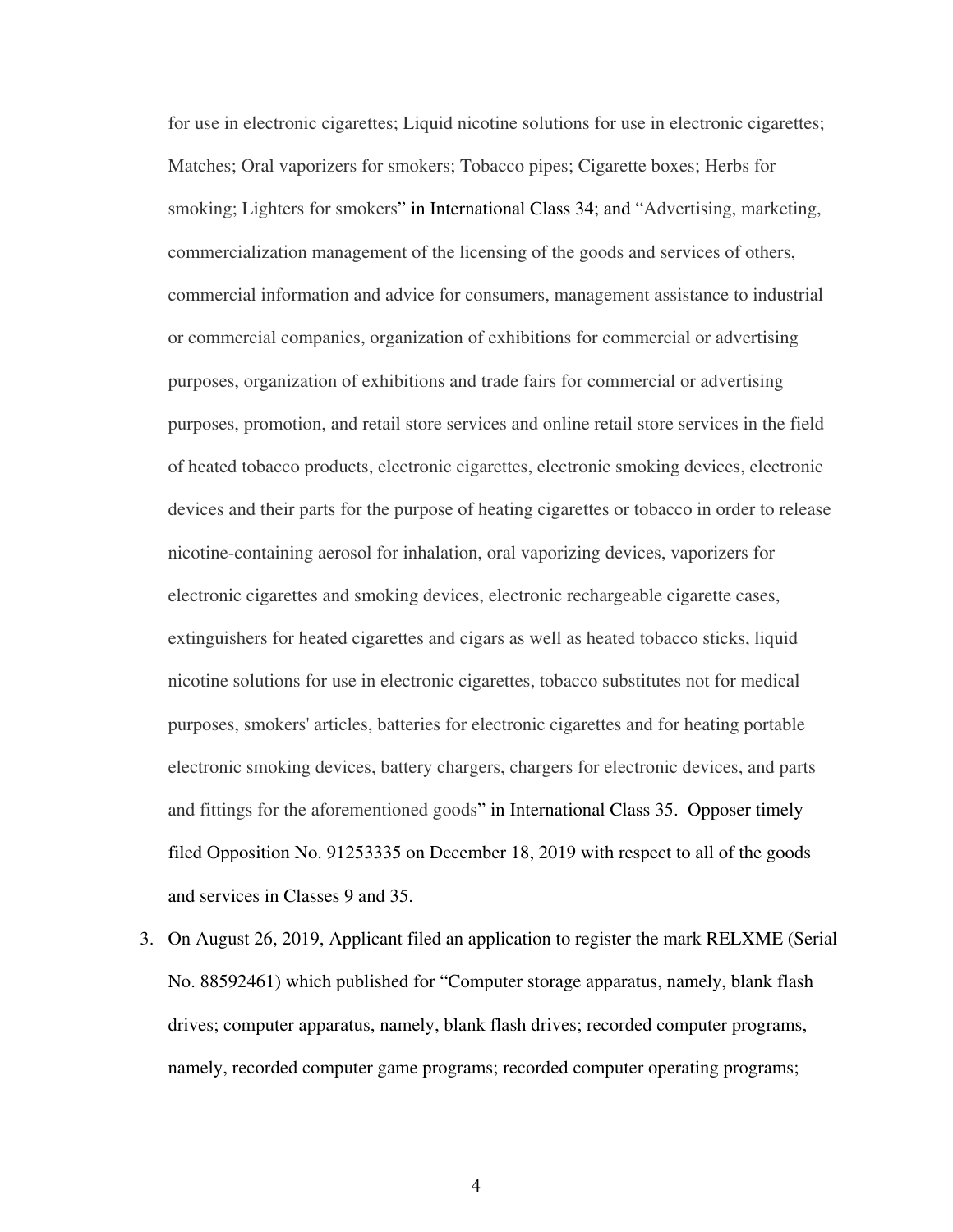computer peripheral equipment; computer software, namely, recorded computer game programs; recorded computer software, namely, recorded computer electronic cigarettes programs; computer hardware, namely, monitors; computer monitoring apparatus, namely, computer monitors; data processing equipment, namely, couplers; downloadable electronic publications in the nature of magazines, journals and newsletters in the field of electronic cigarettes; downloadable software, namely, computer programs, namely, recorded computer game programs; downloadable music files; downloadable image files containing electronic cigarettes; time recording apparatus; electronic timers; measuring apparatus and instruments, namely, rain gauges; electronic bulletin board apparatus, namely, electronic text-messaging device for use in conjunction with personal digital assistants; telegraphic apparatus, namely, telegraphic transmitting apparatus; video receivers; sound recording devices, namely, recording and playing devices for sound and image carriers; recording devices for sound and image carriers; portable media players; video recording apparatus; batteries; battery chargers; regulated power supply apparatus; on-off sensors; light regulators, electric; light dimmers, electric; electric connections, namely, plugs, sockets and other contacts; temperature indicators; electric sensors; meters; instruments for measuring pressure; batteries for electronic cigarettes; rechargeable batteries for electronic cigarettes; battery chargers for electronic cigarettes; chargers for electronic cigarettes; battery chargers for electronic devices that are used for heating tobacco; USB chargers for electronic devices that are used for heating tobacco" in International Class 9; "Ashtrays; Cigarette filters; Cigarette holders; Cigarettes; Cigarettes containing tobacco substitutes not for medical purposes; Electric cigarettes; Flavorings, other than essential oils, for tobacco; Flavourings, other than essential oils,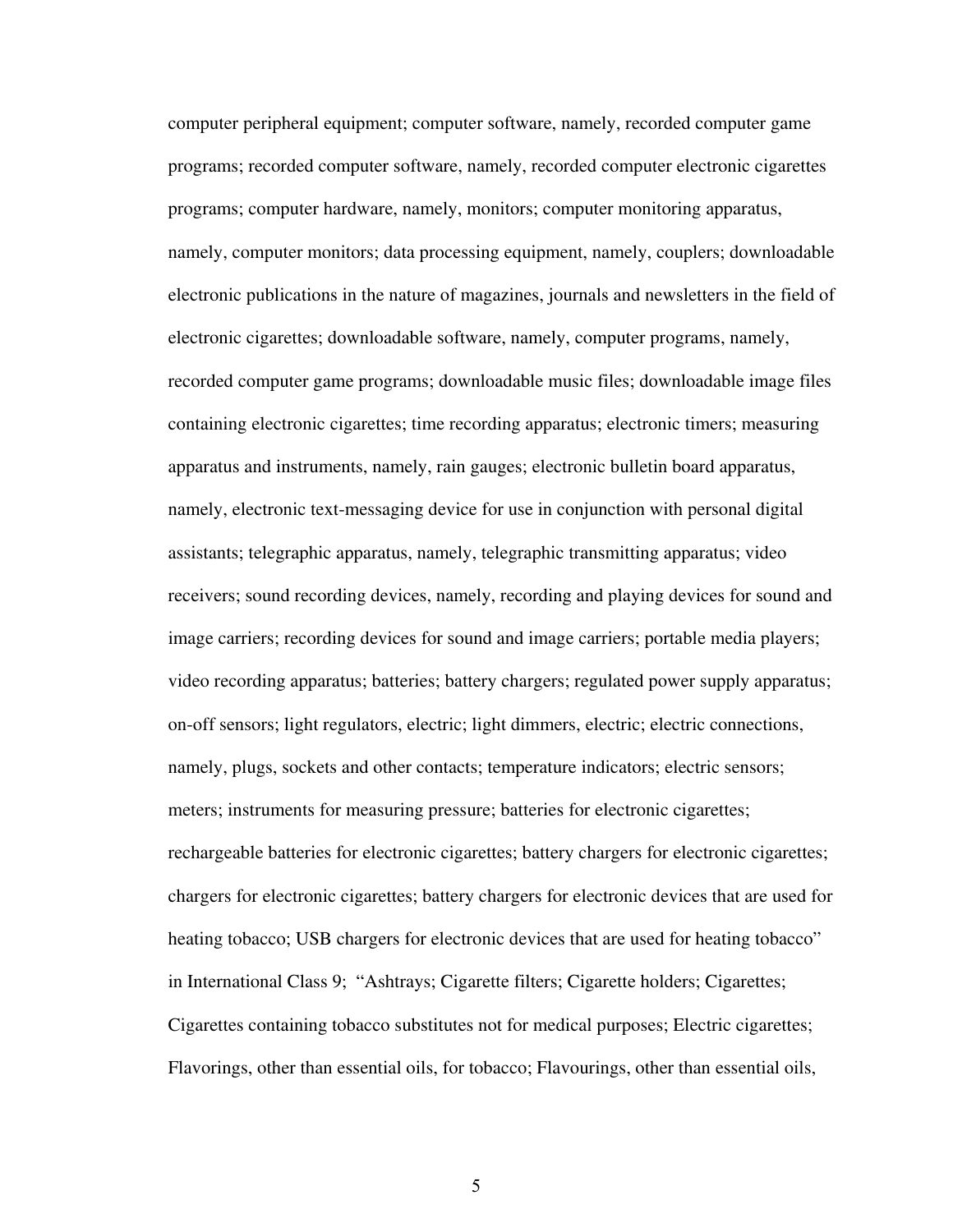for use in electronic cigarettes; Liquid nicotine solutions for use in electronic cigarettes; Matches; Oral vaporizers for smokers; Tobacco pipes; Cigarette boxes; Herbs for smoking; Lighters for smokers in International Class 34; "Advertising; advertising agency services; online advertising on a computer network; presentation of goods on communication media, for retail purposes; placing of advertisements; preparation of advertisements; cost analysis; business information agency services; business management and organization consultancy; market analysis; business evaluation services; business research; provision of business information; arranging exhibitions for commercial purposes; arranging exhibitions for advertising purposes; commercial information and advice for consumers; consumer advice shop; provision business of assistance in the establishment of franchises; administration of the business affairs of franchises; import and export agencies; on-line trading services in which seller posts products to be auctioned and bidding is done via the Internet marketing; arranging and concluding commercial transactions for others; computer file management; data processing; compilation of information into computer databases; database management; data retrieval; accounting; account auditing; sponsorship search, promotion, and retail store services and online retail store services in the field of heated tobacco products, electronic cigarettes, electronic smoking devices, electronic devices and their parts for the purpose of heating cigarettes or tobacco in order to release nicotine-containing aerosol for inhalation, oral vaporizing devices, vaporizers for electronic cigarettes and smoking devices, electronic rechargeable cigarette cases, extinguishers for heated cigarettes and cigars as well as heated tobacco sticks, liquid nicotine solutions for use in electronic cigarettes, tobacco substitutes not for medical purposes, smokers' articles, batteries for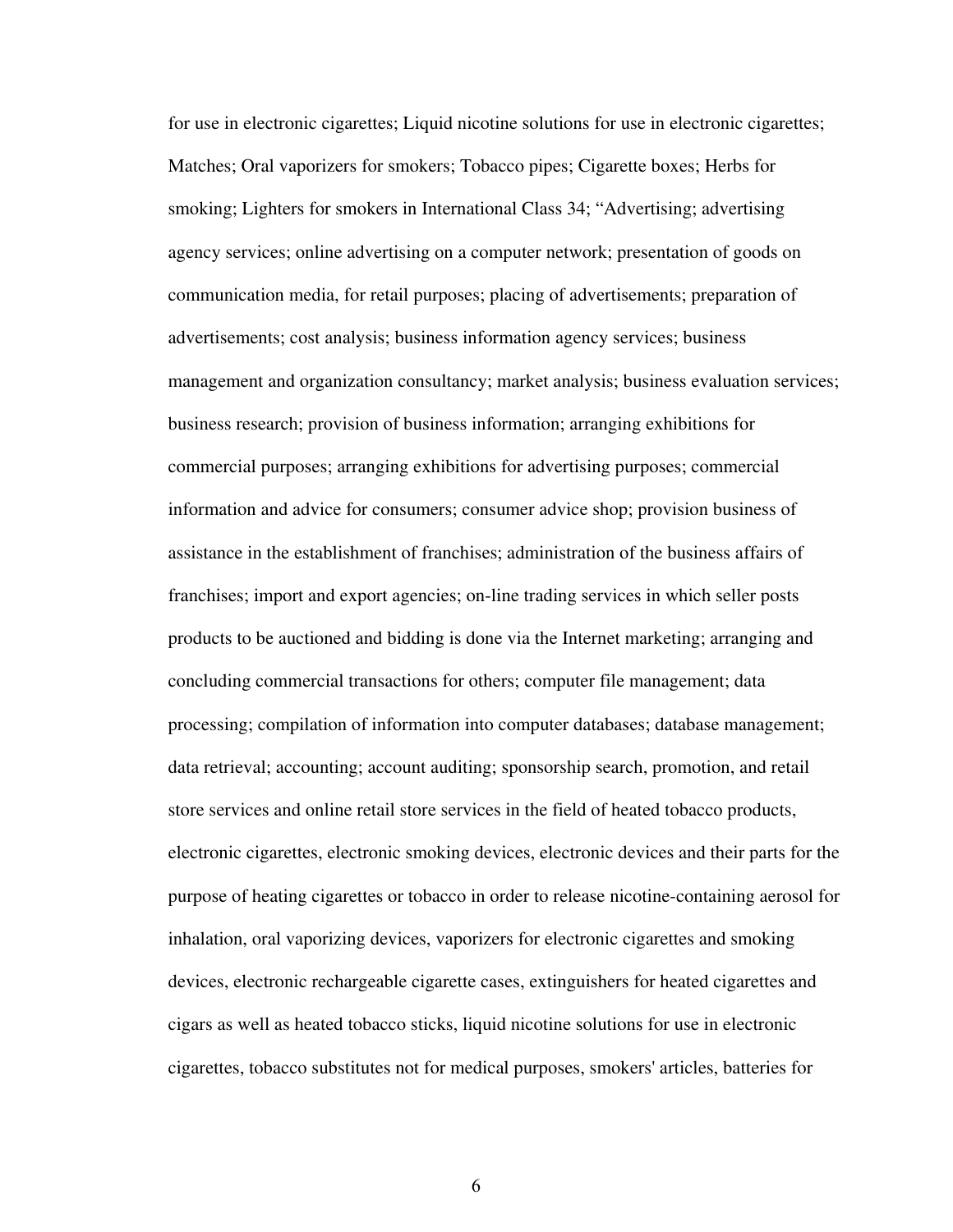electronic cigarettes and for heating portable electronic smoking devices, battery chargers, chargers for electronic devices, and parts and fittings for the aforementioned goods" in International Class 35; "Peer-to-peer photo sharing and video sharing services, namely, electronic transmission of digital photo files, videos and audio visual content among internet users; Providing access to computer, electronic and online databases; Telecommunications services, namely, electronic transmission of data, messages, graphics, images, audio, video and information via electronic communications networks; Providing online forums for communication on topics of general interest, namely, electronic cigarettes; Providing online chat rooms, e-mail and instant messaging services, and electronic bulletin boards for transmission of messages among users in the field of general interest; Audio, text and video broadcasting services over the Internet or other communications networks featuring the uploaded, posted, displayed, modified, tagged, and electronically transmitted data, information, audio and video content of others; Voice over IP services; Telephony communication services" in International Class 38; and "Providing use of online temporary non-downloadable software for enabling transmission of images and audiovisual and video content; hosting on-line web facilities as websites and mobile sites for others for managing and sharing on-line content; providing information from searchable indexes and databases of information, namely, collection and compilation of information into computer databases in the field of electronic cigarettes; providing search engines for obtaining data via communications networks, namely, provision of search engines for the internet; computer services, namely, creating virtual communities for registered users to participate in discussions and engage in social, business and community networking, namely, computer services, namely, creating an on-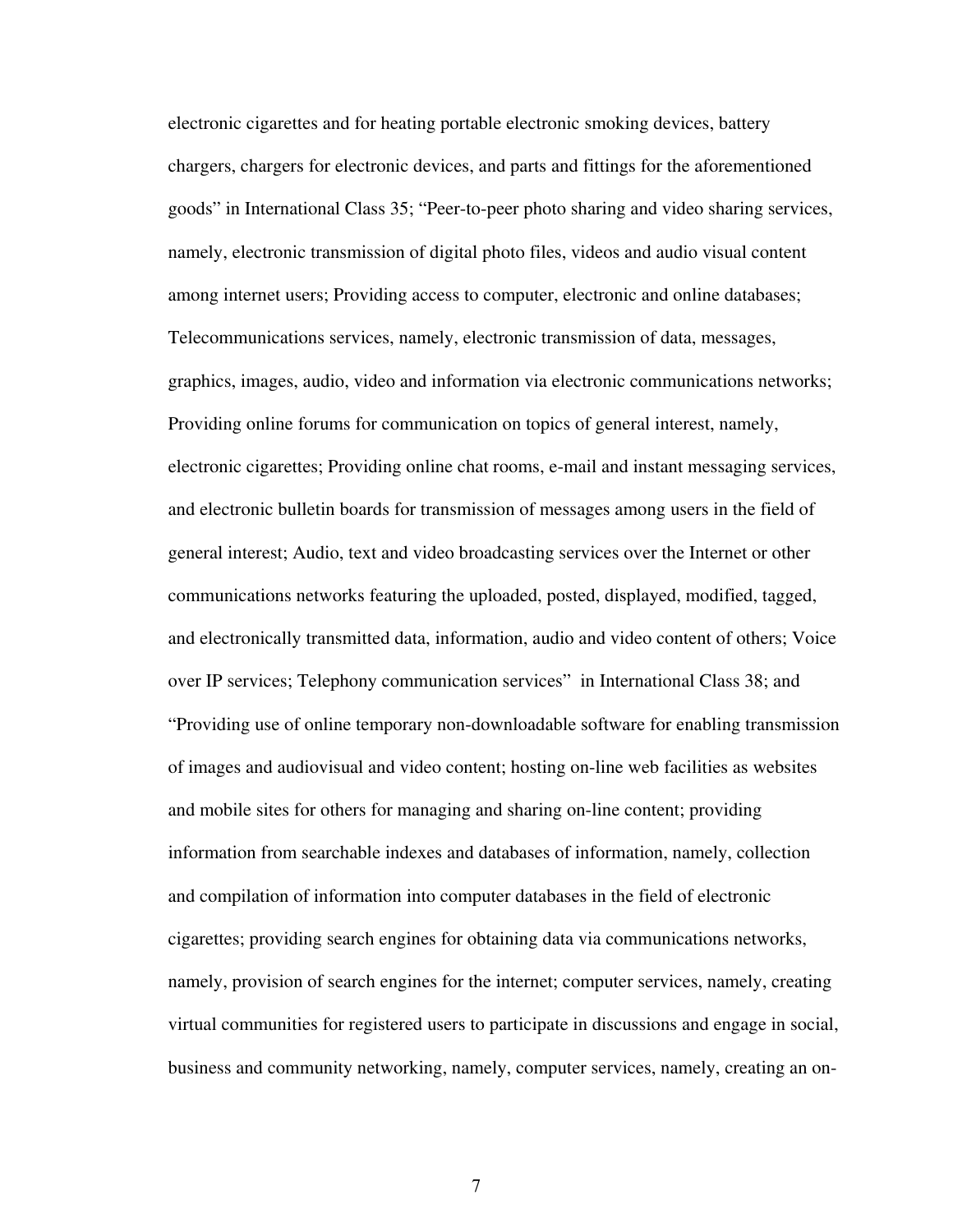line community for registered users to participate in discussions or engage in social networking; computer services, namely, hosting electronic facilities for others for organizing and conducting meetings, events and interactive discussions via communication networks, namely; computer services, namely, creating an on-line community for registered users to participate in discussions or engage in social networking; application service provider (ASP) services, namely, hosting computer software applications of others; application service provider (ASP) featuring software to enable or facilitate the uploading, downloading, streaming, posting, displaying, blogging, linking, sharing or otherwise providing electronic media or information over communication networks, namely, electronic cigarettes software services; providing an online network service that enables users to transfer personal identity data to and share personal identity data with and among multiple websites, namely, computer services, namely, creating an on-line community for registered users to participate in discussions or engage in social networking; providing temporary use of non-downloadable software applications for social networking, creating a virtual community, and transmission of audio, video, photographic images, text, graphics and data; computer services in the nature of customized web pages featuring user-defined or specified information in the nature of personal profiles, audio, video, photographic images, text, graphics and data; updating of computer software, namely, providing customized on-line web pages featuring user-defined; information, which includes search engines and on-line web links to other web sites; conversion of data or documents from physical to electronic media" in International Class 42. Opposer timely filed Opposition No. 91255042 on April 2, 2020 with respect to all of the goods and services in Classes 9, 35, 38 and 42.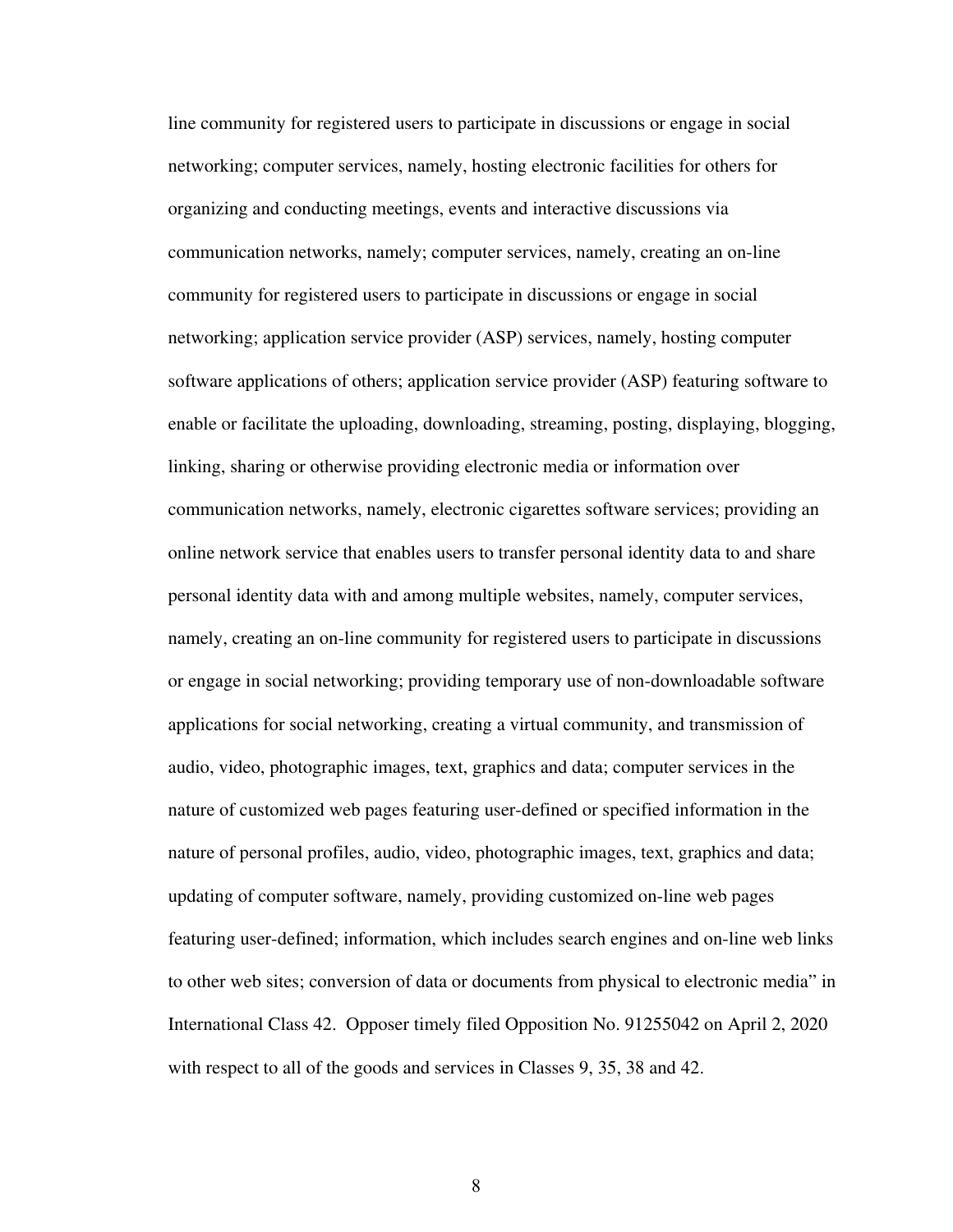- 4. Applicant has filed an Answer in Opposition No. 91253204 Opposition No. 91253335 and Opposition No. 91255042.
- 5. Counsel for Opposer and Counsel for Applicant engaged in discovery conferences on March 2, 2020 and March 25, 2020 in connection with Opposition No. 91253204 and Opposition No. 91253335.
- 6. The deadline for the discovery conference for Opposition No. 91255042 is scheduled for June 11, 2020.
- 7. As of the date of the filing of this Motion, the parties have not exchanged discovery requests.
- 8. The parties believe that the Oppositions present common issues of fact and law and that consolidation of the proceedings will save the parties and the Board time, effort, and expense.
- 9. Subject to the Board's approval, counsel for Applicant and Opposer have agreed to adopt the case schedule outlined in Opposition proceeding number 91253335 in the consolidated proceeding.

Date: <u>June 10, 2020</u> /Tara M. Vold/

Tara M. Vold Caitlin Costello PIRKEY BARBER PLLC 8251 Greensboro Drive, Suite 520 Tysons, Virginia 22012 (571) 395-4630 (512) 322-5201 (facsimile) tvold@pirkeybarber.com ccostello@pirkeybarber.com

ATTORNEYS FOR OPPOSER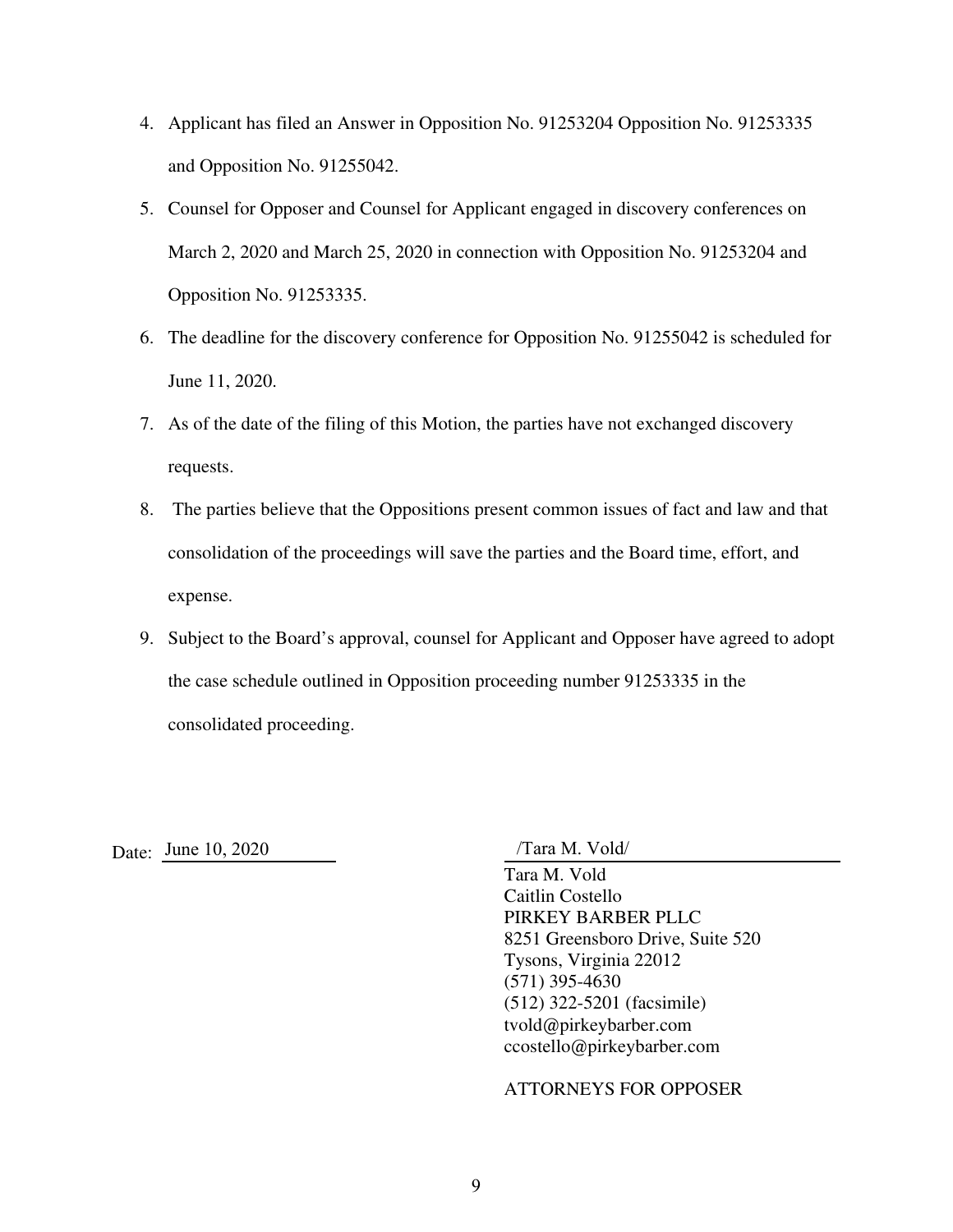Date: June 9, 2020 */Pam K. Jacobson/*

Pam K. Jacobson K&L Gates LLP 925 Fourth Avenue, Suite 2900 Seattle, Washington 98104 (206) 370-7605 pam.jacovson@klgates.com ATTORNEY FOR APPLICANT